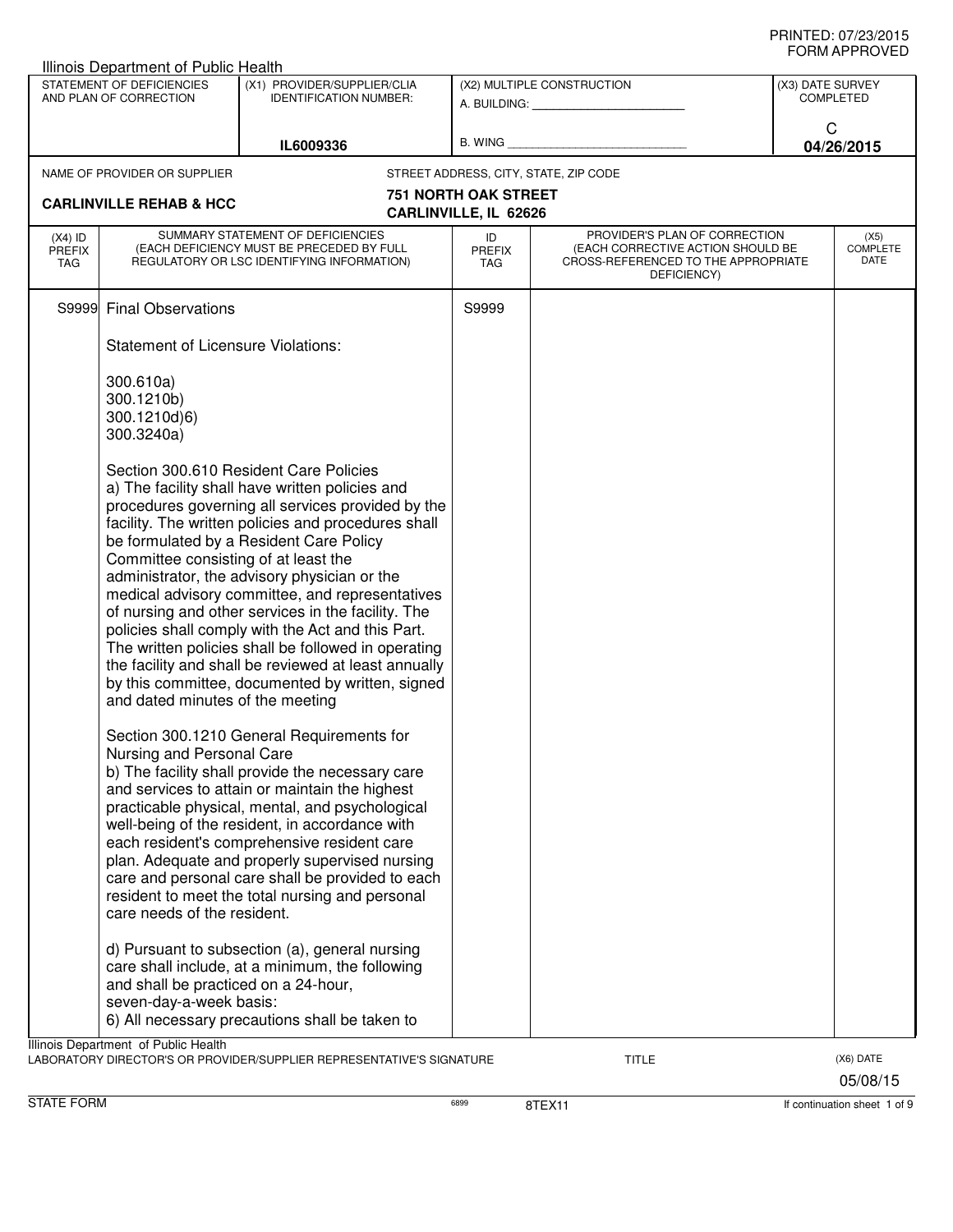|                                   | Illinois Department of Public Health                                                                                      |                                                                                                                                                                                                                                                                                                                                                                                                                       |                                                      |                                                                                                                          |                               |                                 |
|-----------------------------------|---------------------------------------------------------------------------------------------------------------------------|-----------------------------------------------------------------------------------------------------------------------------------------------------------------------------------------------------------------------------------------------------------------------------------------------------------------------------------------------------------------------------------------------------------------------|------------------------------------------------------|--------------------------------------------------------------------------------------------------------------------------|-------------------------------|---------------------------------|
|                                   | STATEMENT OF DEFICIENCIES<br>AND PLAN OF CORRECTION                                                                       | (X1) PROVIDER/SUPPLIER/CLIA<br><b>IDENTIFICATION NUMBER:</b>                                                                                                                                                                                                                                                                                                                                                          |                                                      | (X2) MULTIPLE CONSTRUCTION<br>A. BUILDING: A. BUILDING:                                                                  | (X3) DATE SURVEY<br>COMPLETED |                                 |
|                                   |                                                                                                                           | IL6009336                                                                                                                                                                                                                                                                                                                                                                                                             | B. WING                                              |                                                                                                                          | C                             | 04/26/2015                      |
|                                   | NAME OF PROVIDER OR SUPPLIER                                                                                              |                                                                                                                                                                                                                                                                                                                                                                                                                       |                                                      | STREET ADDRESS, CITY, STATE, ZIP CODE                                                                                    |                               |                                 |
|                                   | <b>CARLINVILLE REHAB &amp; HCC</b>                                                                                        |                                                                                                                                                                                                                                                                                                                                                                                                                       | <b>751 NORTH OAK STREET</b><br>CARLINVILLE, IL 62626 |                                                                                                                          |                               |                                 |
| $(X4)$ ID<br><b>PREFIX</b><br>TAG |                                                                                                                           | SUMMARY STATEMENT OF DEFICIENCIES<br>(EACH DEFICIENCY MUST BE PRECEDED BY FULL<br>REGULATORY OR LSC IDENTIFYING INFORMATION)                                                                                                                                                                                                                                                                                          | ID<br><b>PREFIX</b><br><b>TAG</b>                    | PROVIDER'S PLAN OF CORRECTION<br>(EACH CORRECTIVE ACTION SHOULD BE<br>CROSS-REFERENCED TO THE APPROPRIATE<br>DEFICIENCY) |                               | (X5)<br><b>COMPLETE</b><br>DATE |
| S9999                             | Continued From page 1                                                                                                     |                                                                                                                                                                                                                                                                                                                                                                                                                       | S9999                                                |                                                                                                                          |                               |                                 |
|                                   | and assistance to prevent accidents.<br>Section 300.3240 Abuse and Neglect<br>resident. (Section 2-107 of the Act)<br>by: | assure that the residents' environment remains<br>as free of accident hazards as possible. All<br>nursing personnel shall evaluate residents to see<br>that each resident receives adequate supervision<br>a) An owner, licensee, administrator, employee or<br>agent of a facility shall not abuse or neglect a<br>These requirements were not met as evidenced<br>Based on record review and interview the facility |                                                      |                                                                                                                          |                               |                                 |
|                                   | fracture.                                                                                                                 | failed to evaluate hazards and risks and<br>implement interventions including adequate<br>supervision to prevent falls for 2 of 6 residents<br>(R2, R5) reviewed for falls in the sample of 6.<br>This failure resulted in R2 sustaining a right hip                                                                                                                                                                  |                                                      |                                                                                                                          |                               |                                 |
|                                   | Findings include:                                                                                                         |                                                                                                                                                                                                                                                                                                                                                                                                                       |                                                      |                                                                                                                          |                               |                                 |
|                                   | Non-ruptured cerebral aneurysm.                                                                                           | 1. R2's face sheet documents R2 was admitted to<br>the facility on 4/1/15 with the following partial<br>diagnoses of Cerebrovascular Accident with<br>multiple contractures, multiple pressure sores<br>with infection, Alzheimer's Disease, and                                                                                                                                                                      |                                                      |                                                                                                                          |                               |                                 |
|                                   | extremities. R2 has no speech and is<br>Ilinois Department of Public Health                                               | R2's Minimum Data Set dated 4/8/15 documents<br>R2 is totally dependent on 2 staff for bed mobility,<br>transfers, ambulation. R2 has range of motion<br>impairment on bilateral upper and lower<br>rarely/never understood. R2 usually understands.                                                                                                                                                                  |                                                      |                                                                                                                          |                               |                                 |

Illinois Department of Public Health<br>STATE FORM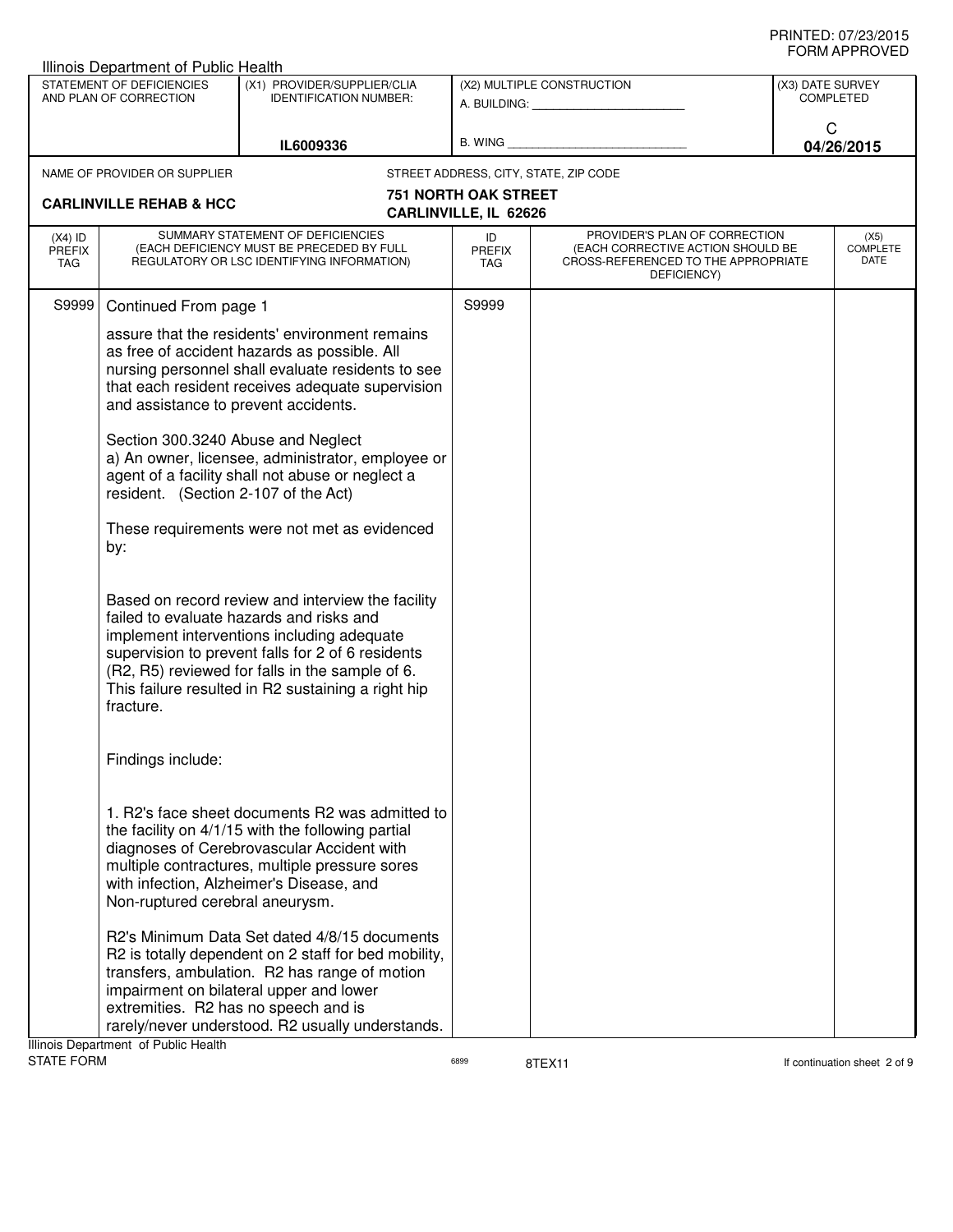|                                   | <b>Illinois Department of Public Health</b>                                                                                                                                                                                                                                                                                                                                                                                                                                                                                                                                                                                                                                                                                                                                                                                                                                                                                                                                                                                                                                                                                                                                                                                                                                                                                                                                                                                                                                                                                                                                                                                                                                                                        |                                                                                                                              |                                                      |                                                                                                                          |                                      |            |  |
|-----------------------------------|--------------------------------------------------------------------------------------------------------------------------------------------------------------------------------------------------------------------------------------------------------------------------------------------------------------------------------------------------------------------------------------------------------------------------------------------------------------------------------------------------------------------------------------------------------------------------------------------------------------------------------------------------------------------------------------------------------------------------------------------------------------------------------------------------------------------------------------------------------------------------------------------------------------------------------------------------------------------------------------------------------------------------------------------------------------------------------------------------------------------------------------------------------------------------------------------------------------------------------------------------------------------------------------------------------------------------------------------------------------------------------------------------------------------------------------------------------------------------------------------------------------------------------------------------------------------------------------------------------------------------------------------------------------------------------------------------------------------|------------------------------------------------------------------------------------------------------------------------------|------------------------------------------------------|--------------------------------------------------------------------------------------------------------------------------|--------------------------------------|------------|--|
|                                   | STATEMENT OF DEFICIENCIES<br>AND PLAN OF CORRECTION                                                                                                                                                                                                                                                                                                                                                                                                                                                                                                                                                                                                                                                                                                                                                                                                                                                                                                                                                                                                                                                                                                                                                                                                                                                                                                                                                                                                                                                                                                                                                                                                                                                                | (X1) PROVIDER/SUPPLIER/CLIA<br><b>IDENTIFICATION NUMBER:</b>                                                                 |                                                      | (X2) MULTIPLE CONSTRUCTION<br>A. BUILDING: A. BUILDING:                                                                  | (X3) DATE SURVEY<br><b>COMPLETED</b> |            |  |
|                                   |                                                                                                                                                                                                                                                                                                                                                                                                                                                                                                                                                                                                                                                                                                                                                                                                                                                                                                                                                                                                                                                                                                                                                                                                                                                                                                                                                                                                                                                                                                                                                                                                                                                                                                                    | IL6009336                                                                                                                    | B. WING                                              |                                                                                                                          | C                                    | 04/26/2015 |  |
|                                   | NAME OF PROVIDER OR SUPPLIER                                                                                                                                                                                                                                                                                                                                                                                                                                                                                                                                                                                                                                                                                                                                                                                                                                                                                                                                                                                                                                                                                                                                                                                                                                                                                                                                                                                                                                                                                                                                                                                                                                                                                       |                                                                                                                              |                                                      | STREET ADDRESS, CITY, STATE, ZIP CODE                                                                                    |                                      |            |  |
|                                   | <b>CARLINVILLE REHAB &amp; HCC</b>                                                                                                                                                                                                                                                                                                                                                                                                                                                                                                                                                                                                                                                                                                                                                                                                                                                                                                                                                                                                                                                                                                                                                                                                                                                                                                                                                                                                                                                                                                                                                                                                                                                                                 |                                                                                                                              | <b>751 NORTH OAK STREET</b><br>CARLINVILLE, IL 62626 |                                                                                                                          |                                      |            |  |
| $(X4)$ ID<br><b>PREFIX</b><br>TAG |                                                                                                                                                                                                                                                                                                                                                                                                                                                                                                                                                                                                                                                                                                                                                                                                                                                                                                                                                                                                                                                                                                                                                                                                                                                                                                                                                                                                                                                                                                                                                                                                                                                                                                                    | SUMMARY STATEMENT OF DEFICIENCIES<br>(EACH DEFICIENCY MUST BE PRECEDED BY FULL<br>REGULATORY OR LSC IDENTIFYING INFORMATION) | ID<br><b>PREFIX</b><br>TAG                           | PROVIDER'S PLAN OF CORRECTION<br>(EACH CORRECTIVE ACTION SHOULD BE<br>CROSS-REFERENCED TO THE APPROPRIATE<br>DEFICIENCY) | (X5)<br><b>COMPLETE</b><br>DATE      |            |  |
| S9999                             | Continued From page 2                                                                                                                                                                                                                                                                                                                                                                                                                                                                                                                                                                                                                                                                                                                                                                                                                                                                                                                                                                                                                                                                                                                                                                                                                                                                                                                                                                                                                                                                                                                                                                                                                                                                                              |                                                                                                                              | S9999                                                |                                                                                                                          |                                      |            |  |
|                                   | R2 has severely impaired vision. R2 has both<br>short and long term memory problem and has<br>moderately impaired cognition.                                                                                                                                                                                                                                                                                                                                                                                                                                                                                                                                                                                                                                                                                                                                                                                                                                                                                                                                                                                                                                                                                                                                                                                                                                                                                                                                                                                                                                                                                                                                                                                       |                                                                                                                              |                                                      |                                                                                                                          |                                      |            |  |
|                                   | The Facility's "Occurrence Log" for 3/1/15 through<br>4/21/15 documents R2 had a fall at 3:23 a.m. on<br>4/12/15. "Fall Details Report" documents E5,<br>Certified Nursing Assistant (CNA) found R2<br>parallel to bed on right side on floor. The Report<br>documents bed rails and alarm were not in use<br>for R2 at time of fall. E6, Registered Nurse (RN),<br>documents E5 turned and repositioned R2 at 3:00<br>a.m. on 4/12/15. The Report documents E6<br>gathered dressing supplies for R2's dressing<br>changes. E6 was called to R2's room and found<br>R2 lying on her right side parallel to her bed. The<br>Report documents R2 assessed and found to<br>have right iliac crest is pushed upwards as well<br>as protruding outwards towards her skin more<br>than usual. The Report documents R2 has a<br>hematoma beginning to show at her right<br>eyebrow. E2, Director of Nursing (DON)<br>documents the following conclusion: "Based on<br>investigation and staff interviews, (R2) with<br>voluntary and involuntary movement of<br>extremities, was positioned for dressing changes,<br>as a result of movement, resident rolled from bed<br>onto floor."<br>1. R2's face sheet documents R2 was admitted to<br>the facility on 4/1/15 with the following partial<br>diagnoses of Cerebrovascular Accident with<br>multiple contractures, multiple pressure sores<br>with infection, Alzheimer's Disease, and<br>Non-ruptured cerebral aneurysm.<br>R2's Minimum Data Set dated 4/8/15 documents<br>R2 is totally dependent on 2 staff for bed mobility,<br>transfers, ambulation. R2 has range of motion<br>impairment on bilateral upper and lower<br>Illinois Department of Public Health |                                                                                                                              |                                                      |                                                                                                                          |                                      |            |  |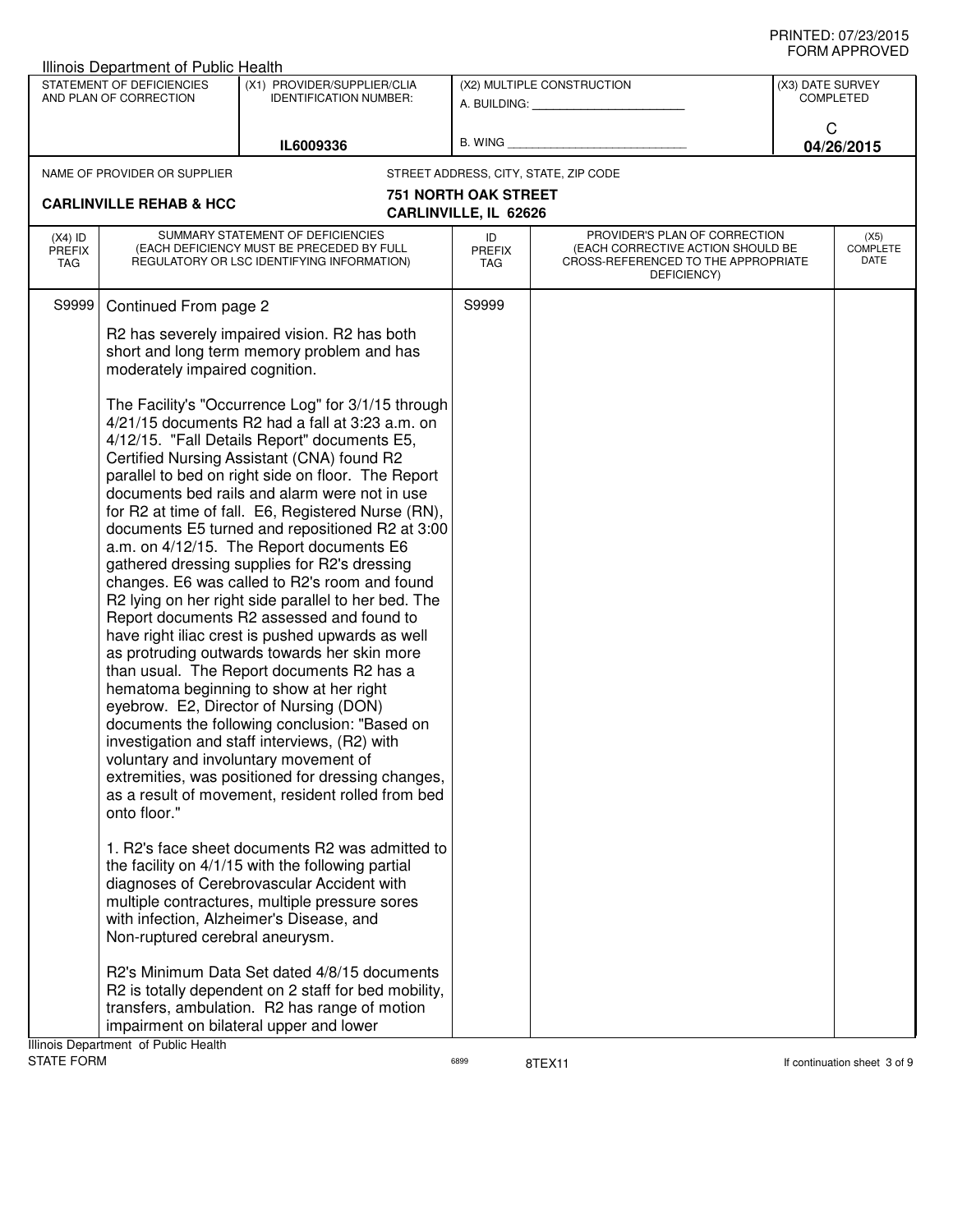| Illinois Department of Public Health |                                                                                                                                                                                                                                                                                                                                                                                                                                                                                                                                                                                                                                                                                                                                                                                                                                                                                                                                                                                        |                                                                                                                                                                                                                                                                                                                                                                                                                                                                                                                                                                                                                                                                                                                                                                                                                                                                            |                                                                                                                                                        |                                       |                                      |            |
|--------------------------------------|----------------------------------------------------------------------------------------------------------------------------------------------------------------------------------------------------------------------------------------------------------------------------------------------------------------------------------------------------------------------------------------------------------------------------------------------------------------------------------------------------------------------------------------------------------------------------------------------------------------------------------------------------------------------------------------------------------------------------------------------------------------------------------------------------------------------------------------------------------------------------------------------------------------------------------------------------------------------------------------|----------------------------------------------------------------------------------------------------------------------------------------------------------------------------------------------------------------------------------------------------------------------------------------------------------------------------------------------------------------------------------------------------------------------------------------------------------------------------------------------------------------------------------------------------------------------------------------------------------------------------------------------------------------------------------------------------------------------------------------------------------------------------------------------------------------------------------------------------------------------------|--------------------------------------------------------------------------------------------------------------------------------------------------------|---------------------------------------|--------------------------------------|------------|
|                                      | STATEMENT OF DEFICIENCIES<br>AND PLAN OF CORRECTION                                                                                                                                                                                                                                                                                                                                                                                                                                                                                                                                                                                                                                                                                                                                                                                                                                                                                                                                    | (X1) PROVIDER/SUPPLIER/CLIA<br><b>IDENTIFICATION NUMBER:</b>                                                                                                                                                                                                                                                                                                                                                                                                                                                                                                                                                                                                                                                                                                                                                                                                               |                                                                                                                                                        | (X2) MULTIPLE CONSTRUCTION            | (X3) DATE SURVEY<br><b>COMPLETED</b> |            |
|                                      |                                                                                                                                                                                                                                                                                                                                                                                                                                                                                                                                                                                                                                                                                                                                                                                                                                                                                                                                                                                        |                                                                                                                                                                                                                                                                                                                                                                                                                                                                                                                                                                                                                                                                                                                                                                                                                                                                            |                                                                                                                                                        | A. BUILDING: A. BUILDING:             |                                      |            |
|                                      |                                                                                                                                                                                                                                                                                                                                                                                                                                                                                                                                                                                                                                                                                                                                                                                                                                                                                                                                                                                        |                                                                                                                                                                                                                                                                                                                                                                                                                                                                                                                                                                                                                                                                                                                                                                                                                                                                            | <b>B. WING</b>                                                                                                                                         |                                       | C                                    |            |
|                                      |                                                                                                                                                                                                                                                                                                                                                                                                                                                                                                                                                                                                                                                                                                                                                                                                                                                                                                                                                                                        | IL6009336                                                                                                                                                                                                                                                                                                                                                                                                                                                                                                                                                                                                                                                                                                                                                                                                                                                                  |                                                                                                                                                        |                                       |                                      | 04/26/2015 |
|                                      | NAME OF PROVIDER OR SUPPLIER                                                                                                                                                                                                                                                                                                                                                                                                                                                                                                                                                                                                                                                                                                                                                                                                                                                                                                                                                           |                                                                                                                                                                                                                                                                                                                                                                                                                                                                                                                                                                                                                                                                                                                                                                                                                                                                            |                                                                                                                                                        | STREET ADDRESS, CITY, STATE, ZIP CODE |                                      |            |
|                                      | <b>CARLINVILLE REHAB &amp; HCC</b>                                                                                                                                                                                                                                                                                                                                                                                                                                                                                                                                                                                                                                                                                                                                                                                                                                                                                                                                                     |                                                                                                                                                                                                                                                                                                                                                                                                                                                                                                                                                                                                                                                                                                                                                                                                                                                                            | <b>751 NORTH OAK STREET</b><br>CARLINVILLE, IL 62626                                                                                                   |                                       |                                      |            |
| $(X4)$ ID<br><b>PREFIX</b><br>TAG    |                                                                                                                                                                                                                                                                                                                                                                                                                                                                                                                                                                                                                                                                                                                                                                                                                                                                                                                                                                                        | SUMMARY STATEMENT OF DEFICIENCIES<br>(EACH DEFICIENCY MUST BE PRECEDED BY FULL<br>REGULATORY OR LSC IDENTIFYING INFORMATION)                                                                                                                                                                                                                                                                                                                                                                                                                                                                                                                                                                                                                                                                                                                                               | PROVIDER'S PLAN OF CORRECTION<br>ID<br>(EACH CORRECTIVE ACTION SHOULD BE<br>PREFIX<br>CROSS-REFERENCED TO THE APPROPRIATE<br><b>TAG</b><br>DEFICIENCY) |                                       | (X5)<br><b>COMPLETE</b><br>DATE      |            |
| S9999                                | Continued From page 3                                                                                                                                                                                                                                                                                                                                                                                                                                                                                                                                                                                                                                                                                                                                                                                                                                                                                                                                                                  |                                                                                                                                                                                                                                                                                                                                                                                                                                                                                                                                                                                                                                                                                                                                                                                                                                                                            | S9999                                                                                                                                                  |                                       |                                      |            |
|                                      | extremities. R2 has no speech and is<br>moderately impaired cognition.                                                                                                                                                                                                                                                                                                                                                                                                                                                                                                                                                                                                                                                                                                                                                                                                                                                                                                                 | rarely/never understood. R2 usually understands.<br>R2 has severely impaired vision. R2 has both<br>short and long term memory problem and has<br>The Facility's "Occurrence Log" for 3/1/15 through<br>4/21/15 documents R2 had a fall at 3:23 a.m. on<br>4/12/15. "Fall Details Report" documents E5,<br>Certified Nursing Assistant (CNA) found R2<br>parallel to bed on right side on floor. The Report<br>documents bed rails and alarm were not in use<br>for R2 at time of fall. E6, Registered Nurse (RN),<br>documents E5 turned and repositioned R2 at 3:00<br>a.m. on 4/12/15. The Report documents E6<br>gathered dressing supplies for R2's dressing<br>changes. E6 was called to R2's room and found<br>R2 lying on her right side parallel to her bed. The<br>Report documents R2 assessed and found to<br>have right iliac crest is pushed upwards as well |                                                                                                                                                        |                                       |                                      |            |
|                                      | as protruding outwards towards her skin more<br>than usual. The Report documents R2 has a<br>hematoma beginning to show at her right<br>eyebrow. E2, Director of Nursing (DON)<br>documents the following conclusion: "Based on<br>investigation and staff interviews, (R2) with<br>voluntary and involuntary movement of<br>extremities, was positioned for dressing changes,<br>as a result of movement, resident rolled from bed<br>onto floor."<br>On 4/22/15 at 10:00 a.m., E2 stated R2 was<br>assessed by E2 and E4, Licensed Practical<br>Nurse/Restorative Nurse, for a specialty mattress<br>due to multiple pressure sores. In addition, E2<br>stated the facility uses side rails for residents that<br>need them for mobility. During this interview, E4<br>said it is the admitting nurse's judgment as to<br>whether a resident receives side rails on their<br>bed. E4 also said she re-assesses residents side<br>rails quarterly for continued use, but she does not |                                                                                                                                                                                                                                                                                                                                                                                                                                                                                                                                                                                                                                                                                                                                                                                                                                                                            |                                                                                                                                                        |                                       |                                      |            |

Illinois Department of Public Health<br>STATE FORM

assets a set of the STEX11 and STEX11 and STEX11 and STEX11 and STEX11 and STEX11 and STEX11 and STEX11 and STEX11 and STEX11 and STEX11 and STEX11 and STEX11 and STEX11 and STEX11 and STEX11 and STEX11 and STEX11 and STEX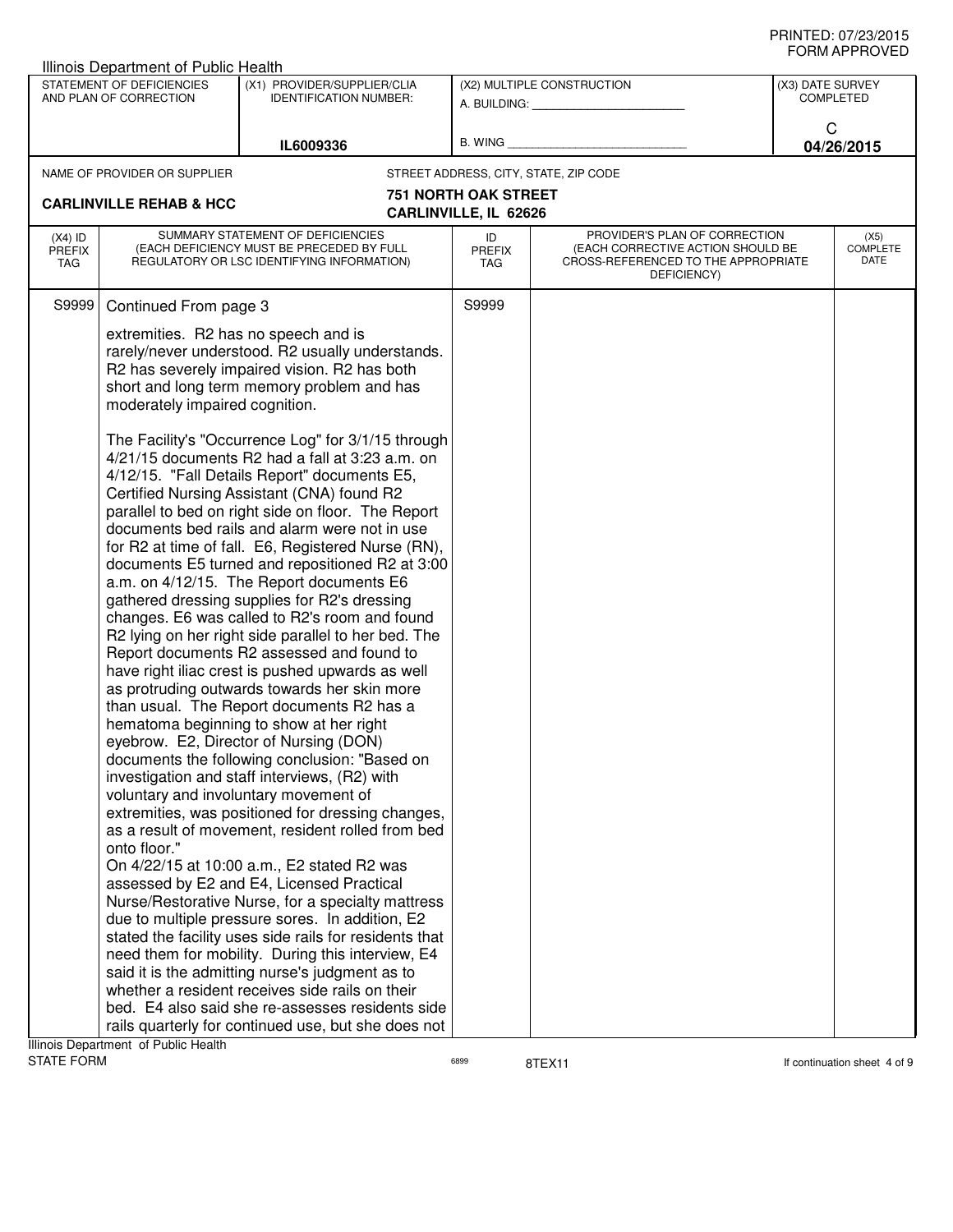|                                                                                           | Illinois Department of Public Health                                                                                                                                                                                                                                                                                                                                                                                                                                                                                                                                                                                                                                                                                                                                                                                                                                                                                                                                                                                                                                                                                                                                                                                                                                                                                                                                                                                                                                                                                                                                                                                                                                                                                                                                                                                                                                                                                                                                         |                                                              |                                                      |                                                                                                                          |                                                         |                                 |
|-------------------------------------------------------------------------------------------|------------------------------------------------------------------------------------------------------------------------------------------------------------------------------------------------------------------------------------------------------------------------------------------------------------------------------------------------------------------------------------------------------------------------------------------------------------------------------------------------------------------------------------------------------------------------------------------------------------------------------------------------------------------------------------------------------------------------------------------------------------------------------------------------------------------------------------------------------------------------------------------------------------------------------------------------------------------------------------------------------------------------------------------------------------------------------------------------------------------------------------------------------------------------------------------------------------------------------------------------------------------------------------------------------------------------------------------------------------------------------------------------------------------------------------------------------------------------------------------------------------------------------------------------------------------------------------------------------------------------------------------------------------------------------------------------------------------------------------------------------------------------------------------------------------------------------------------------------------------------------------------------------------------------------------------------------------------------------|--------------------------------------------------------------|------------------------------------------------------|--------------------------------------------------------------------------------------------------------------------------|---------------------------------------------------------|---------------------------------|
|                                                                                           | STATEMENT OF DEFICIENCIES<br>AND PLAN OF CORRECTION                                                                                                                                                                                                                                                                                                                                                                                                                                                                                                                                                                                                                                                                                                                                                                                                                                                                                                                                                                                                                                                                                                                                                                                                                                                                                                                                                                                                                                                                                                                                                                                                                                                                                                                                                                                                                                                                                                                          | (X1) PROVIDER/SUPPLIER/CLIA<br><b>IDENTIFICATION NUMBER:</b> |                                                      | (X2) MULTIPLE CONSTRUCTION<br>A. BUILDING: A. BUILDING:                                                                  | (X3) DATE SURVEY<br><b>COMPLETED</b><br>C<br>04/26/2015 |                                 |
|                                                                                           |                                                                                                                                                                                                                                                                                                                                                                                                                                                                                                                                                                                                                                                                                                                                                                                                                                                                                                                                                                                                                                                                                                                                                                                                                                                                                                                                                                                                                                                                                                                                                                                                                                                                                                                                                                                                                                                                                                                                                                              | IL6009336                                                    | B. WING                                              |                                                                                                                          |                                                         |                                 |
|                                                                                           | NAME OF PROVIDER OR SUPPLIER                                                                                                                                                                                                                                                                                                                                                                                                                                                                                                                                                                                                                                                                                                                                                                                                                                                                                                                                                                                                                                                                                                                                                                                                                                                                                                                                                                                                                                                                                                                                                                                                                                                                                                                                                                                                                                                                                                                                                 |                                                              |                                                      | STREET ADDRESS, CITY, STATE, ZIP CODE                                                                                    |                                                         |                                 |
|                                                                                           | <b>CARLINVILLE REHAB &amp; HCC</b>                                                                                                                                                                                                                                                                                                                                                                                                                                                                                                                                                                                                                                                                                                                                                                                                                                                                                                                                                                                                                                                                                                                                                                                                                                                                                                                                                                                                                                                                                                                                                                                                                                                                                                                                                                                                                                                                                                                                           |                                                              | <b>751 NORTH OAK STREET</b><br>CARLINVILLE, IL 62626 |                                                                                                                          |                                                         |                                 |
| $(X4)$ ID<br><b>PREFIX</b><br>TAG                                                         |                                                                                                                                                                                                                                                                                                                                                                                                                                                                                                                                                                                                                                                                                                                                                                                                                                                                                                                                                                                                                                                                                                                                                                                                                                                                                                                                                                                                                                                                                                                                                                                                                                                                                                                                                                                                                                                                                                                                                                              |                                                              | ID<br><b>PREFIX</b><br><b>TAG</b>                    | PROVIDER'S PLAN OF CORRECTION<br>(EACH CORRECTIVE ACTION SHOULD BE<br>CROSS-REFERENCED TO THE APPROPRIATE<br>DEFICIENCY) |                                                         | (X5)<br><b>COMPLETE</b><br>DATE |
| S9999                                                                                     |                                                                                                                                                                                                                                                                                                                                                                                                                                                                                                                                                                                                                                                                                                                                                                                                                                                                                                                                                                                                                                                                                                                                                                                                                                                                                                                                                                                                                                                                                                                                                                                                                                                                                                                                                                                                                                                                                                                                                                              |                                                              | S9999                                                |                                                                                                                          |                                                         |                                 |
|                                                                                           |                                                                                                                                                                                                                                                                                                                                                                                                                                                                                                                                                                                                                                                                                                                                                                                                                                                                                                                                                                                                                                                                                                                                                                                                                                                                                                                                                                                                                                                                                                                                                                                                                                                                                                                                                                                                                                                                                                                                                                              |                                                              |                                                      |                                                                                                                          |                                                         |                                 |
| loss. The Side Perimeters: There are two<br>air-filled side perimeter to help contain the | SUMMARY STATEMENT OF DEFICIENCIES<br>(EACH DEFICIENCY MUST BE PRECEDED BY FULL<br>REGULATORY OR LSC IDENTIFYING INFORMATION)<br>Continued From page 4<br>do an initial assessment for side rails upon<br>admission.<br>Review of "Proper Use of Side Rails" policy and<br>procedure on 4/23/15 documents "Side rails are<br>considered a restraint when they are used to limit<br>the resident's freedom of movement (prevent the<br>resident from leaving his/her bed). (Note: The<br>side rails may have the effect of restraining one<br>individual but not another, depending on the<br>individual resident's condition and<br>circumstances.) Side rails are only permissible if<br>they are used to treat a resident's medical<br>symptoms or to assist with mobility and transfer<br>of residents. An assessment will be made to<br>determine the resident's symptoms or reason for<br>using side rails. When used for mobility or<br>transfer, an assessment will include a review of<br>the resident's: a) Bed mobility; and b) Ability to<br>change positions, transfer to and from bed or<br>chair, and to stand and toilet."<br>Review of the (Low Air Loss Bariatric Mattress)<br>Owner's Manual on 4/23/15 documents<br>Indications for use: "The above mattress is a<br>flotation therapy mattress that provides pressure<br>management to assist in the prevention and<br>treatment of up to Stage IV pressure ulcers. The<br>alternating pressure and low air loss mode<br>provided with this mattress is indicated for use as<br>a preventive tool against further complications<br>associated with critically ill residents of immobility.<br>The mattress Air Cells: There are 20 air-filled<br>polyurethane air cells are divided into two<br>separate, every other cell alternating pressure<br>zones. These air cells inflate to a height of 8<br>inches. Specific cells are designed with holes<br>which allow the (Air) mattress to provide low air |                                                              |                                                      |                                                                                                                          |                                                         |                                 |

assets a continuation sheet 5 of 9 and 8TEX11 and 8TEX11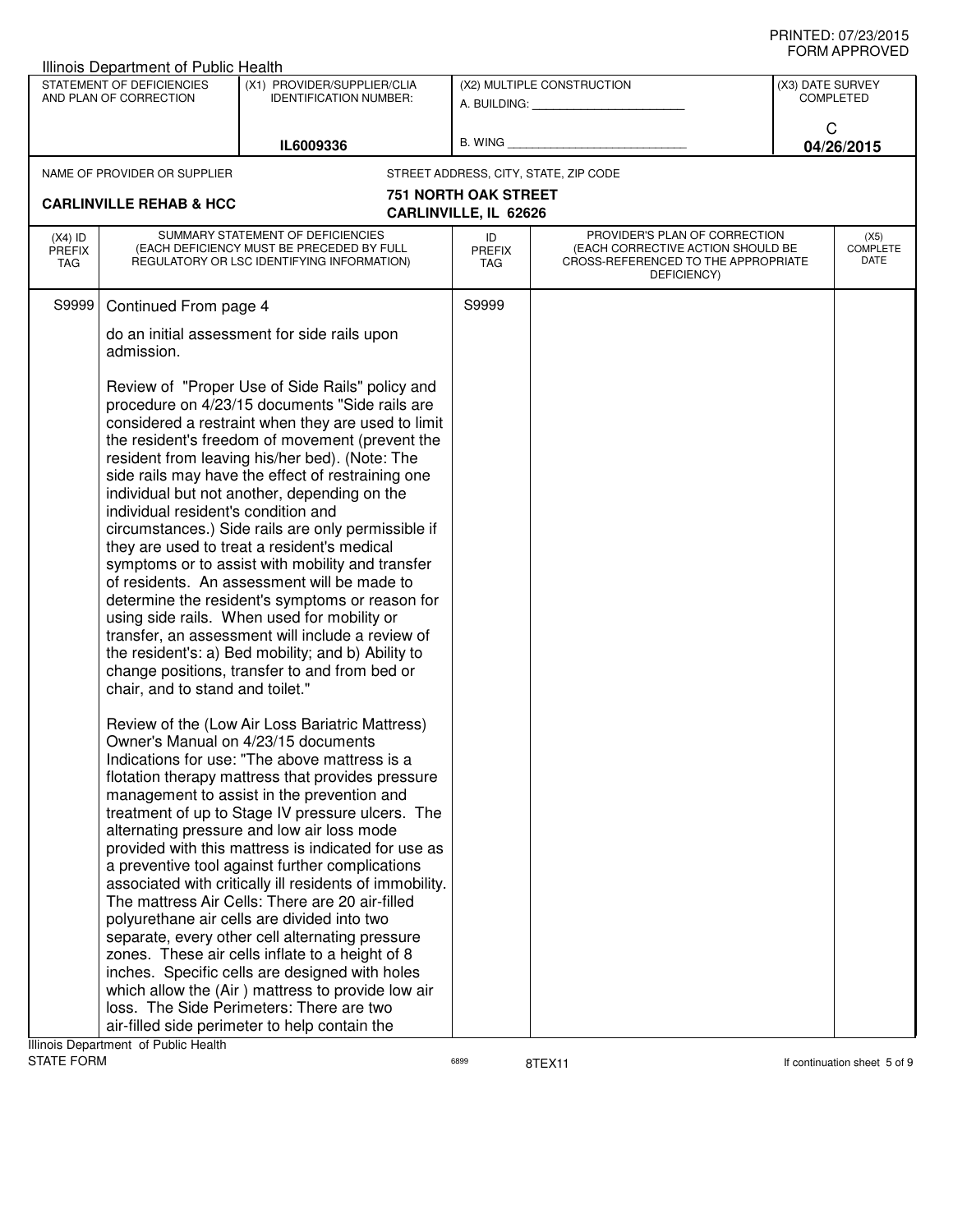|                                   | <b>Illinois Department of Public Health</b>                                |                                                                                                                                                                                                                                                                                                                                                                                                                                                                 |                                                      |                                                                                                                          |                               |                                 |  |
|-----------------------------------|----------------------------------------------------------------------------|-----------------------------------------------------------------------------------------------------------------------------------------------------------------------------------------------------------------------------------------------------------------------------------------------------------------------------------------------------------------------------------------------------------------------------------------------------------------|------------------------------------------------------|--------------------------------------------------------------------------------------------------------------------------|-------------------------------|---------------------------------|--|
|                                   | STATEMENT OF DEFICIENCIES<br>AND PLAN OF CORRECTION                        | (X1) PROVIDER/SUPPLIER/CLIA<br><b>IDENTIFICATION NUMBER:</b>                                                                                                                                                                                                                                                                                                                                                                                                    |                                                      | (X2) MULTIPLE CONSTRUCTION<br>A. BUILDING: A. BUILDING:                                                                  | (X3) DATE SURVEY<br>COMPLETED |                                 |  |
|                                   |                                                                            | IL6009336                                                                                                                                                                                                                                                                                                                                                                                                                                                       | B. WING                                              |                                                                                                                          | C                             | 04/26/2015                      |  |
|                                   | NAME OF PROVIDER OR SUPPLIER                                               |                                                                                                                                                                                                                                                                                                                                                                                                                                                                 |                                                      | STREET ADDRESS, CITY, STATE, ZIP CODE                                                                                    |                               |                                 |  |
|                                   | <b>CARLINVILLE REHAB &amp; HCC</b>                                         |                                                                                                                                                                                                                                                                                                                                                                                                                                                                 | <b>751 NORTH OAK STREET</b><br>CARLINVILLE, IL 62626 |                                                                                                                          |                               |                                 |  |
| $(X4)$ ID<br><b>PREFIX</b><br>TAG |                                                                            | SUMMARY STATEMENT OF DEFICIENCIES<br>(EACH DEFICIENCY MUST BE PRECEDED BY FULL<br>REGULATORY OR LSC IDENTIFYING INFORMATION)                                                                                                                                                                                                                                                                                                                                    | ID<br><b>PREFIX</b><br>TAG                           | PROVIDER'S PLAN OF CORRECTION<br>(EACH CORRECTIVE ACTION SHOULD BE<br>CROSS-REFERENCED TO THE APPROPRIATE<br>DEFICIENCY) |                               | (X5)<br><b>COMPLETE</b><br>DATE |  |
| S9999                             | Continued From page 5                                                      |                                                                                                                                                                                                                                                                                                                                                                                                                                                                 | S9999                                                |                                                                                                                          |                               |                                 |  |
|                                   | repositioning and fall prevention."                                        | resident with the mattress system. The Mattress<br>Height: The total pressure-management surface<br>height is 10 inches, 13 inches with optional raised<br>perimeters." Warnings for this mattress<br>documents "This product is designed to assist in<br>the prevention and treatment of pressure ulcers<br>and may require other equipment. This may<br>include, but is not limited to: 1. Bed rails for                                                      |                                                      |                                                                                                                          |                               |                                 |  |
|                                   | an additional 10 inches high.                                              | Observation of the (Low Air Loss Mattress) was<br>completed at 12:00 p.m. on 4/23/15. The bed<br>frame that holds the mattress is 18 inches from<br>the floor and the mattress itself is approximately                                                                                                                                                                                                                                                          |                                                      |                                                                                                                          |                               |                                 |  |
|                                   |                                                                            | On 4/23/15 at 2:10 PM, E6 stated that she never<br>saw R2 attempt to turn herself or move<br>independently prior to R2's fall from bed on<br>4/12/15. E6 said R2 was non-verbal except when<br>E6 changed R2's pressure ulcer dressings. E6<br>stated that she heard R2 say "ow" and "stop"<br>when she was in pain during dressing changes.                                                                                                                    |                                                      |                                                                                                                          |                               |                                 |  |
|                                   | was shocked R2 could move herself.<br>Illinois Department of Public Health | On 4/23/2015, at 10:50 AM, E7, Licensed<br>Practical Nurse (LPN), stated she never saw R2<br>move prior to her fall on 4/12/15, but after R2's<br>fall she observed R2 to turn herself independently<br>to her right side while waiting for the ambulance<br>to arrive. E7 said R2 had many contractures and<br>On 4/22/2015, at 2:45 PM, E5, stated that R2<br>seemed to become more alert during the late<br>evening or night shift and would answer "Yes/No" |                                                      |                                                                                                                          |                               |                                 |  |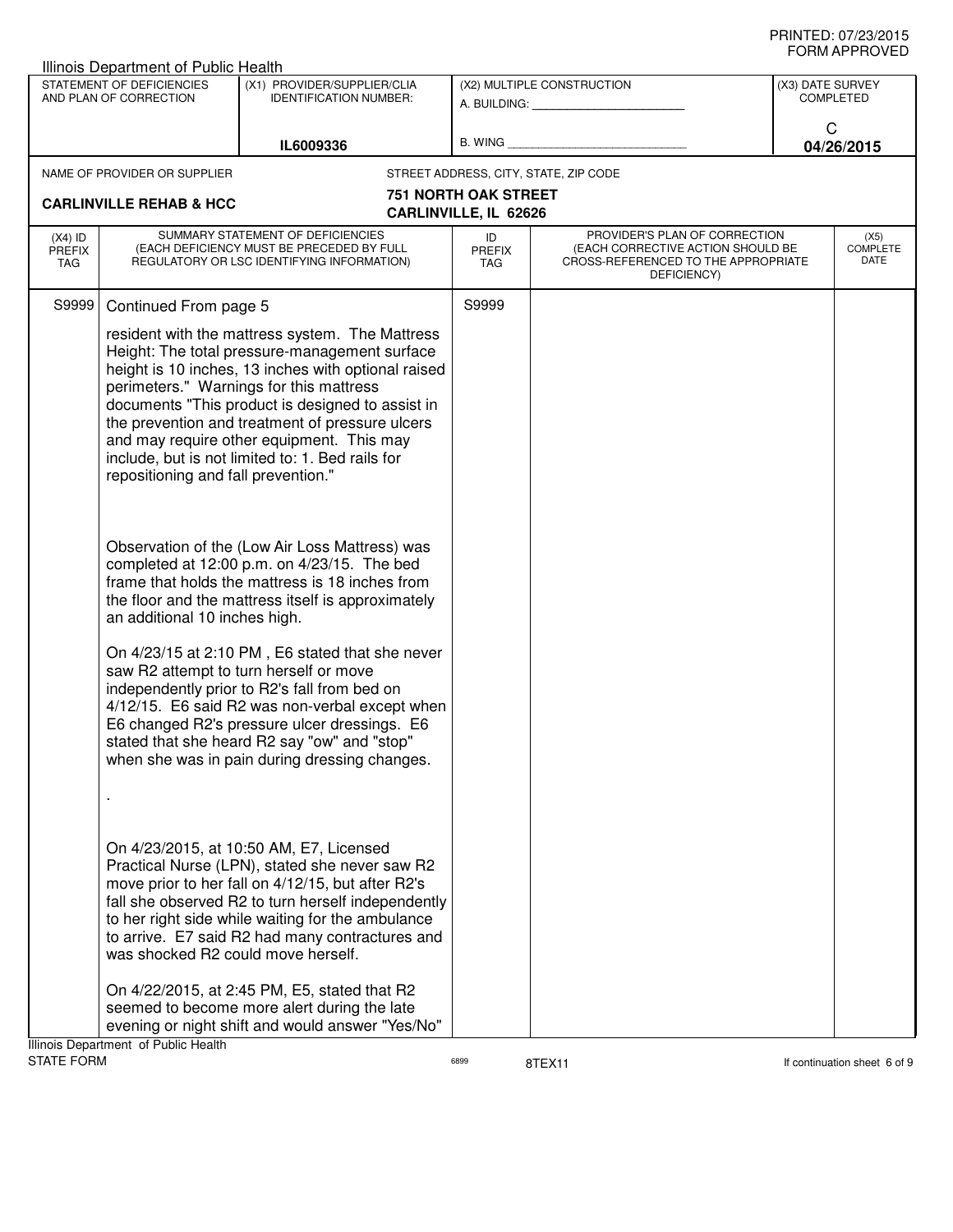| Illinois Department of Public Health |                                                     |                                                                                                                                                                                                                                                                                                                                                                                                                                                                                                                                                                                                                                                                                |                                                      |                                                                                                                          |                                      | שם עשורו ותואויט         |
|--------------------------------------|-----------------------------------------------------|--------------------------------------------------------------------------------------------------------------------------------------------------------------------------------------------------------------------------------------------------------------------------------------------------------------------------------------------------------------------------------------------------------------------------------------------------------------------------------------------------------------------------------------------------------------------------------------------------------------------------------------------------------------------------------|------------------------------------------------------|--------------------------------------------------------------------------------------------------------------------------|--------------------------------------|--------------------------|
|                                      | STATEMENT OF DEFICIENCIES<br>AND PLAN OF CORRECTION | (X1) PROVIDER/SUPPLIER/CLIA<br><b>IDENTIFICATION NUMBER:</b>                                                                                                                                                                                                                                                                                                                                                                                                                                                                                                                                                                                                                   |                                                      | (X2) MULTIPLE CONSTRUCTION<br>A. BUILDING: A. BUILDING:                                                                  | (X3) DATE SURVEY<br><b>COMPLETED</b> |                          |
|                                      |                                                     | IL6009336                                                                                                                                                                                                                                                                                                                                                                                                                                                                                                                                                                                                                                                                      |                                                      | B. WING <b>Example 20</b>                                                                                                | C                                    | 04/26/2015               |
|                                      | NAME OF PROVIDER OR SUPPLIER                        |                                                                                                                                                                                                                                                                                                                                                                                                                                                                                                                                                                                                                                                                                |                                                      | STREET ADDRESS, CITY, STATE, ZIP CODE                                                                                    |                                      |                          |
|                                      | <b>CARLINVILLE REHAB &amp; HCC</b>                  |                                                                                                                                                                                                                                                                                                                                                                                                                                                                                                                                                                                                                                                                                | <b>751 NORTH OAK STREET</b><br>CARLINVILLE, IL 62626 |                                                                                                                          |                                      |                          |
| $(X4)$ ID<br><b>PREFIX</b><br>TAG    |                                                     | SUMMARY STATEMENT OF DEFICIENCIES<br>(EACH DEFICIENCY MUST BE PRECEDED BY FULL<br>REGULATORY OR LSC IDENTIFYING INFORMATION)                                                                                                                                                                                                                                                                                                                                                                                                                                                                                                                                                   | ID<br><b>PREFIX</b><br>TAG                           | PROVIDER'S PLAN OF CORRECTION<br>(EACH CORRECTIVE ACTION SHOULD BE<br>CROSS-REFERENCED TO THE APPROPRIATE<br>DEFICIENCY) |                                      | (X5)<br>COMPLETE<br>DATE |
|                                      |                                                     | questions. In addition, when she wanted her<br>television channel changed she pointed with her<br>toes. E5 said he turned and repositioned R2 on<br>her left side with pillows behind her back and a<br>pillow between R2's knees. E5 said he did not<br>have any positional devices in front of R2 and<br>R2's bed did not have side rails at 3:00 a.m. on<br>4/12/15 to prevent R2 from rolling out of bed. In<br>addition, E5 said R2's bed height was pretty high<br>and there were not any mats on the floor to soften<br>a fall if R2 fell out of bed. E5 said that R2 had<br>changed position in bed on one night (date<br>unknown) before the 4/12/15 fall. E5 said he |                                                      |                                                                                                                          |                                      |                          |
|                                      | onto a bath blanket to make her more                | checked with all of his co-workers to see if they<br>had repositioned R2 and forgot to tell him, but<br>they had not. He asked R2 if she turned herself<br>onto her right side and she indicated "Yes" to him.<br>E5 said he found R2 on the floor at 3:23 a.m. on<br>4/12/15 when he went back into R2's room to<br>assist E6 with R2's pressure ulcer dressing<br>changes. E5 informed the nurse and rolled R2<br>comfortable while they waited for the ambulance.<br>E5 said while they waited for the ambulance, R2<br>turned on to her right side independently.                                                                                                          |                                                      |                                                                                                                          |                                      |                          |
|                                      | hip fracture.                                       | R2's nurse's notes dated 4/12/15 at 5:45 a.m.<br>completed by E6 document that R2 is being<br>transferred from the local emergency room to a<br>local city hospital emergency room due to a right                                                                                                                                                                                                                                                                                                                                                                                                                                                                              |                                                      |                                                                                                                          |                                      |                          |
|                                      |                                                     | 2. R5's admission face sheet documents that R5<br>has diagnoses which include in part of: a history<br>of falls. The Minimum Data Set (MDS), dated<br>3/23/15 documents that R5 is mildly cognitively<br>impaired, requires extensive assistance for<br>transfers and ambulation, and has poor balance.<br>The MDS documents that R5 uses a walker and<br>a wheelchair for locomotion, with one assist.                                                                                                                                                                                                                                                                        |                                                      |                                                                                                                          |                                      |                          |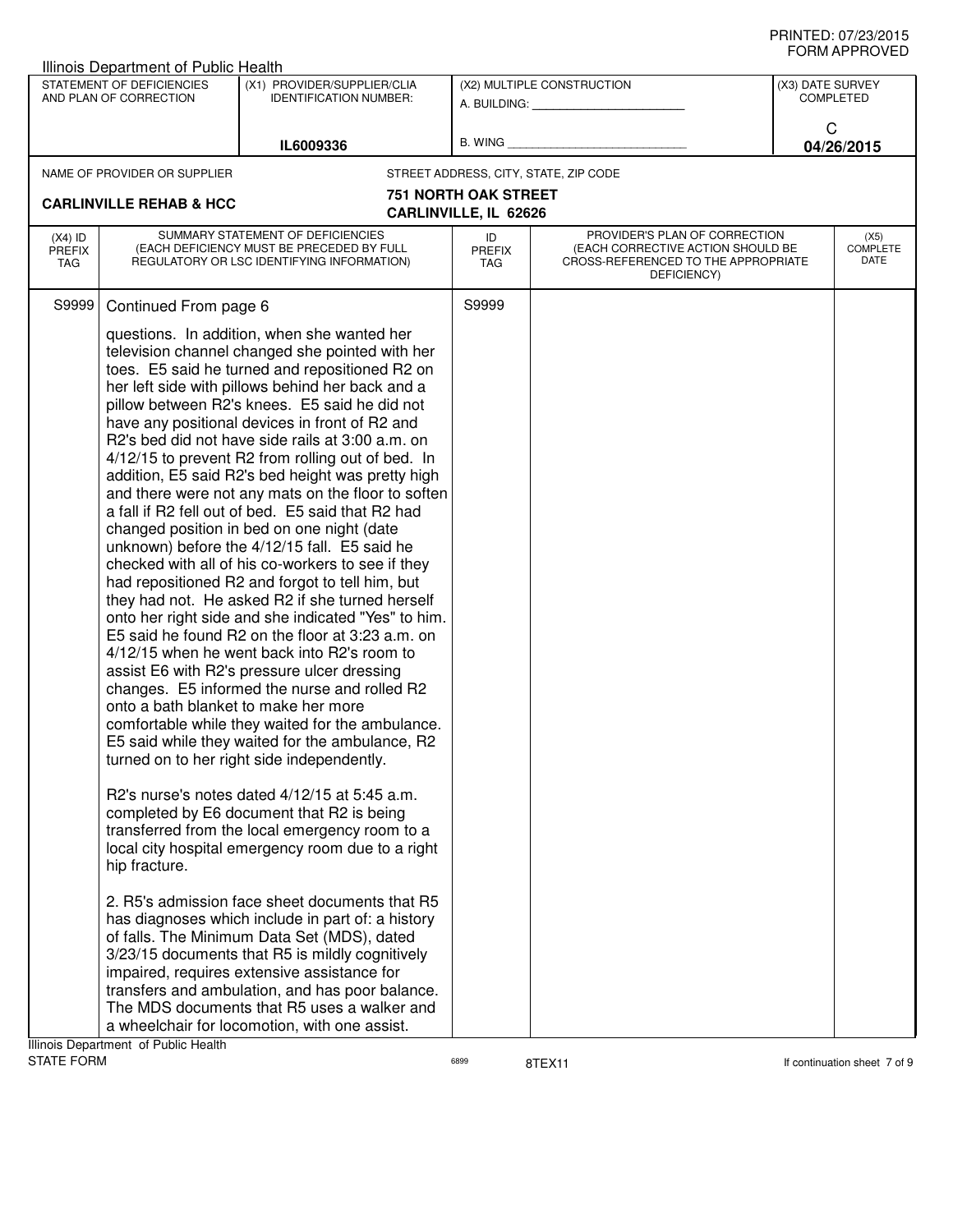|                                   | Illinois Department of Public Health                                                    |                                                                                                                                                                                                                                                                                                                                                                                                                                                                                                                                                                                                                                                                                                                                                                                                                                                                                                                                                                                                                                                                                                                                                                                                                                                                                                                                                                                                                                                                                                                                                                                                                                                                                                                                                                                  |                                                      |                                                                                                                          |                                      | ᅴᄖᄞᇊᆝᆝᇅ៴ᄂ                |
|-----------------------------------|-----------------------------------------------------------------------------------------|----------------------------------------------------------------------------------------------------------------------------------------------------------------------------------------------------------------------------------------------------------------------------------------------------------------------------------------------------------------------------------------------------------------------------------------------------------------------------------------------------------------------------------------------------------------------------------------------------------------------------------------------------------------------------------------------------------------------------------------------------------------------------------------------------------------------------------------------------------------------------------------------------------------------------------------------------------------------------------------------------------------------------------------------------------------------------------------------------------------------------------------------------------------------------------------------------------------------------------------------------------------------------------------------------------------------------------------------------------------------------------------------------------------------------------------------------------------------------------------------------------------------------------------------------------------------------------------------------------------------------------------------------------------------------------------------------------------------------------------------------------------------------------|------------------------------------------------------|--------------------------------------------------------------------------------------------------------------------------|--------------------------------------|--------------------------|
|                                   | STATEMENT OF DEFICIENCIES<br>AND PLAN OF CORRECTION                                     | (X1) PROVIDER/SUPPLIER/CLIA<br><b>IDENTIFICATION NUMBER:</b>                                                                                                                                                                                                                                                                                                                                                                                                                                                                                                                                                                                                                                                                                                                                                                                                                                                                                                                                                                                                                                                                                                                                                                                                                                                                                                                                                                                                                                                                                                                                                                                                                                                                                                                     |                                                      | (X2) MULTIPLE CONSTRUCTION<br>A. BUILDING: A. BUILDING:                                                                  | (X3) DATE SURVEY<br><b>COMPLETED</b> |                          |
|                                   |                                                                                         | IL6009336                                                                                                                                                                                                                                                                                                                                                                                                                                                                                                                                                                                                                                                                                                                                                                                                                                                                                                                                                                                                                                                                                                                                                                                                                                                                                                                                                                                                                                                                                                                                                                                                                                                                                                                                                                        |                                                      | B. WING <b>Example 2008</b>                                                                                              | C                                    | 04/26/2015               |
|                                   | NAME OF PROVIDER OR SUPPLIER                                                            |                                                                                                                                                                                                                                                                                                                                                                                                                                                                                                                                                                                                                                                                                                                                                                                                                                                                                                                                                                                                                                                                                                                                                                                                                                                                                                                                                                                                                                                                                                                                                                                                                                                                                                                                                                                  |                                                      | STREET ADDRESS, CITY, STATE, ZIP CODE                                                                                    |                                      |                          |
|                                   | <b>CARLINVILLE REHAB &amp; HCC</b>                                                      |                                                                                                                                                                                                                                                                                                                                                                                                                                                                                                                                                                                                                                                                                                                                                                                                                                                                                                                                                                                                                                                                                                                                                                                                                                                                                                                                                                                                                                                                                                                                                                                                                                                                                                                                                                                  | <b>751 NORTH OAK STREET</b><br>CARLINVILLE, IL 62626 |                                                                                                                          |                                      |                          |
| $(X4)$ ID<br><b>PREFIX</b><br>TAG |                                                                                         | SUMMARY STATEMENT OF DEFICIENCIES<br>(EACH DEFICIENCY MUST BE PRECEDED BY FULL<br>REGULATORY OR LSC IDENTIFYING INFORMATION)                                                                                                                                                                                                                                                                                                                                                                                                                                                                                                                                                                                                                                                                                                                                                                                                                                                                                                                                                                                                                                                                                                                                                                                                                                                                                                                                                                                                                                                                                                                                                                                                                                                     | ID<br><b>PREFIX</b><br>TAG                           | PROVIDER'S PLAN OF CORRECTION<br>(EACH CORRECTIVE ACTION SHOULD BE<br>CROSS-REFERENCED TO THE APPROPRIATE<br>DEFICIENCY) |                                      | (X5)<br>COMPLETE<br>DATE |
| S9999                             | Continued From page 7                                                                   |                                                                                                                                                                                                                                                                                                                                                                                                                                                                                                                                                                                                                                                                                                                                                                                                                                                                                                                                                                                                                                                                                                                                                                                                                                                                                                                                                                                                                                                                                                                                                                                                                                                                                                                                                                                  | S9999                                                |                                                                                                                          |                                      |                          |
|                                   | $3/29/15$ .<br>medication for 4 days afterwords.<br>Ilinois Department of Public Hoolth | R5's Progress Nursing notes dated 3/27/15<br>document that R5 was found unresponsive due<br>to low blood sugar and was transferred to the<br>emergency room. While there it was determined<br>that R5 also had a urinary tract infection. R5's<br>Nurse's notes on 3/29/15 document that R5 was<br>still weak and being monitored when she fell on<br>On 4/23/15, at 1:50 PM, E10, Certified Nurses Aid<br>(CNA), who was the documented caretaker at the<br>time of the fall on 3/29/15, stated "I was taking<br>(R5) to the bathroom. She was walking with her<br>walker and I was walking next to her. I noticed the<br>toilet was dirty so I went in to clean off the toilet<br>and left (R5) to stand with her walker while I did<br>that. I thought she was stable with the walker, but<br>I guess she wasn't. She tried to walk without it.<br>and then fell back and hit her head on the floor."<br>Review of policy and procedure for "Assisting a<br>Resident to Walk to the Bathroom" dated October<br>2010 documents the following: "After resident<br>done using toilet, assist the resident to stand.<br>Allow the resident an opportunity to maintain his<br>or her balance. Reposition the resident's clothing.<br>Allow the resident to wash his or her hands.<br>Assist the resident back into a comfortable<br>position. Place the call light within easy reach of<br>the resident. Clean the bathroom as necessary<br>(i.e. flush commode, wipe up spills, etc.)"<br>The facility Occurrence reports for 3/29/15 and<br>4/1/15 were reviewed. The Report documented<br>on 3/29/15, as a result of the fall, near the<br>bathroom, R5 had a large hematoma with<br>bleeding that required transfer to the emergency<br>room, and a pressure dressing and pain |                                                      |                                                                                                                          |                                      |                          |